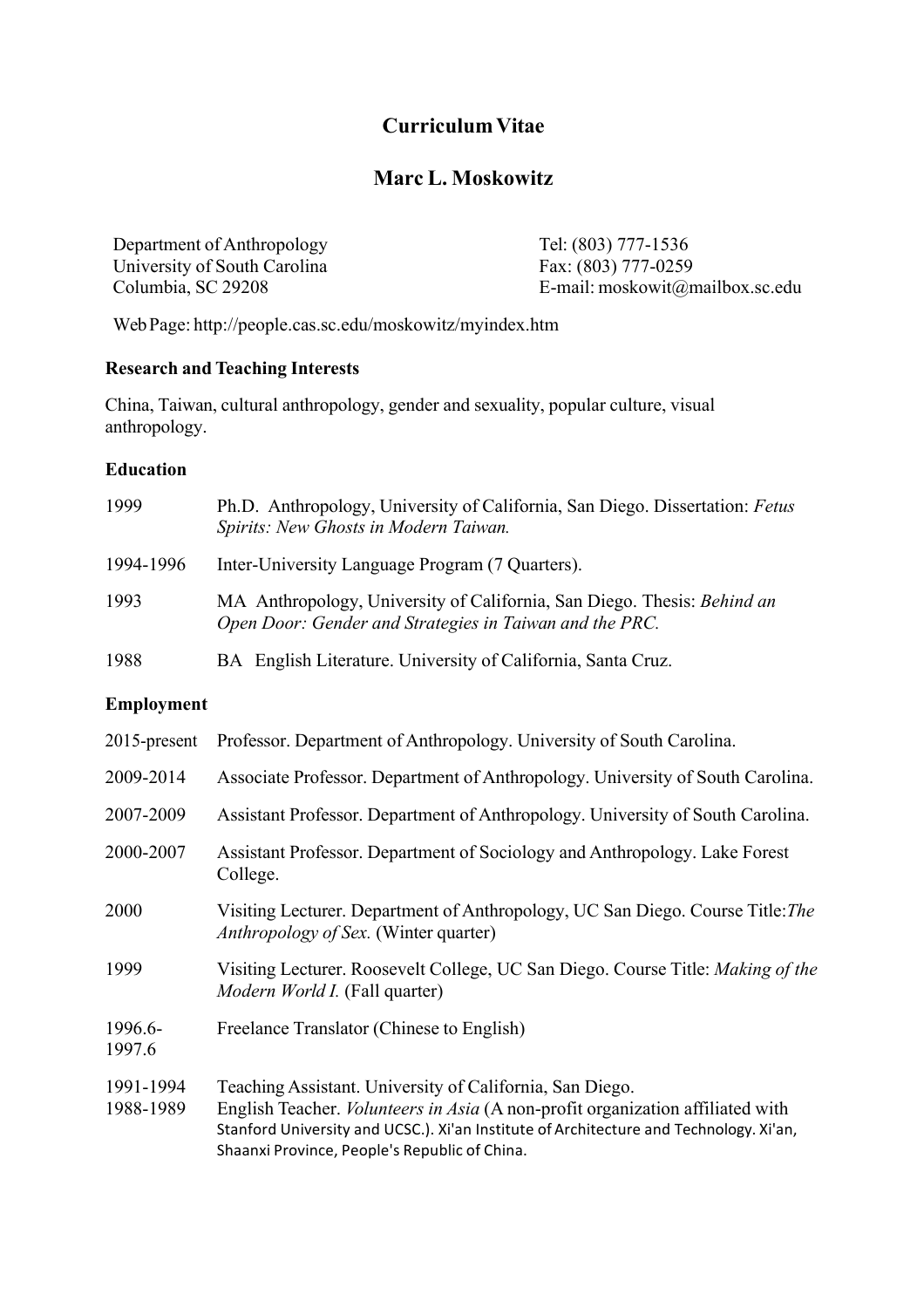#### **UnpaidAffiliations**

| 2011.7-2012.7 Visiting Scholar. Department of Sociology and Anthropology. Peking<br>University. Beijing, PRC.            |
|--------------------------------------------------------------------------------------------------------------------------|
| 2005.6-2007.8 Visiting Scholar. Affiliated with the Institute of Ethnology, Academia Sinica.<br>Nangang, Taipei, Taiwan. |
| 1994.9-1999.7 Visiting Research Associate. Institute of Ethnology, Academia Sinica.<br>Nangang, Taipei, Taiwan.          |

### **Books**

- 2013 *Go Nation: Chinese Masculinities and the Game of Weiqi in China.* Berkeley: University of California Press.
- 2010 *Cries of Joy, Songs of Sorrow: Chinese Pop Music and its Cultural Connotations.* Honolulu: University of Hawai'i Press.
- 2001 *The Haunting Fetus: Abortion, Sexuality, and the Spirit World in Taiwan*. Honolulu: University of Hawai'i Press.

### **Edited Volumes**

- 2011 *Popular Culture in Taiwan: Charismatic Modernity.* New York: Routledge.
- 2004 *The Minor Arts of Daily Life: Popular Culture in Modern Taiwan.* Honolulu: University of Hawai'i Press. (Co-edited with David K. Jordan and Andrew D. Morris).

#### **Ethnographic Films**

- 2012 *Weiqi Wonders: Conversations About the Game of Go in China*. High-Definition Color. 50 min. Distributed by CreateSpace.
- 2011 *Dancing for the Dead: Funeral Strippers in Taiwan*. High-Definition Color. 38 min. Distributed by CreateSpace.

### **Museum Exhibit**

2013-present 6:21 minutes of my film *Dancing for the Dead* is displayed in a permanent exhibit in the Museum fur Sepülkralkltur in Germany.

#### **YouTube Videos (790,000 views)**

- 2013 Short Video. *Jitong. Dexing Temple. Huwei, Taiwan.* High-Definition Color. 5 minutes. http://www.youtube.com/watch?v=YQ1MkrBpHrw
- 2013 Short Video. *Jitong. Anxi Temple. Taixi, Taiwan.* High-Definition Color. 5 minutes. http://www.youtube.com/watch?v=hKtVcfGw0LQ
- 2012 Trailer 1. *Weiqi Wonders: Conversations About the Game of Go in China*. High-Definition Color. 2 minutes. http://www.youtube.com/watch?v=kqCCb7W1JLM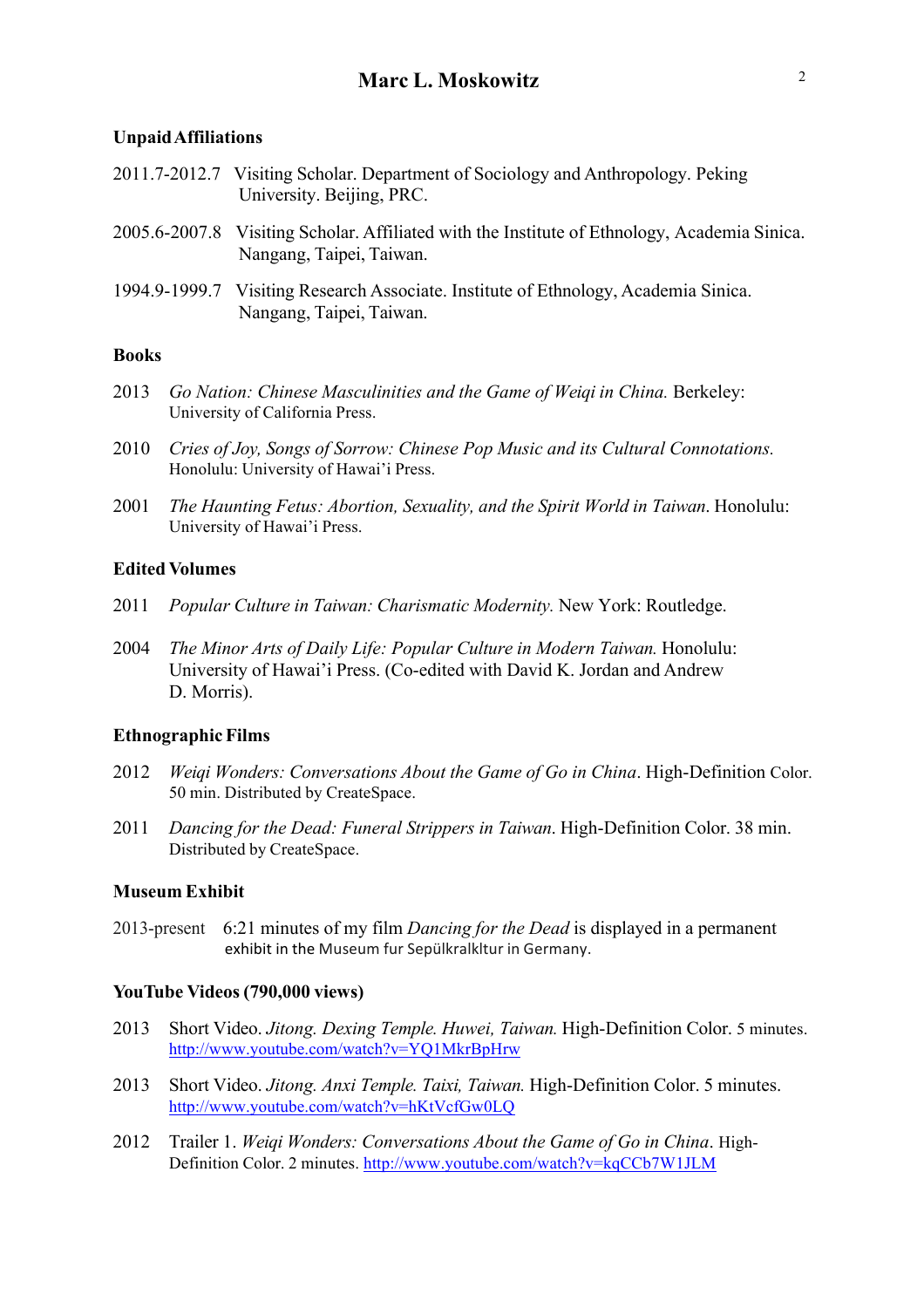- 2011 Trailer 2. *Dancing for the Dead: Funeral Strippers in Taiwan*. High-Definition Color. 1 minute. http://www.youtube.com/watch?v=wcngtO27Omc
- 2011 Trailer 1. *Dancing for the Dead: Funeral Strippers in Taiwan*. High-Definition Color. 1 minute. http://www.youtube.com/watch?v=mYxOBoHHJ9M

#### **Articles and Book Chapters**

- 2015 "From Mao Zedong to Michael Jackson: Revisualizing Culture and History in the YouTube Age." *China Information*, 29:309-332.
- 2015 "Drinking Modernity: Sexuality and the Sanitation of Space in Taiwan's Coffee Shops." In *Japanese Taiwan: Colonial Rule and its Legacy.* SOAS Studies in Modern and Contemporary Japan, ed. Andrew D. Morris, 201-212. Bloomsbury Press.
- 2014 "Seeing Sound: *Perhaps Love*, YouTube, and Hong Kong's Cultural Convergence." *Visual Anthropology*, 27:149-165.
- 2013 "Weiqi Legends, Then and Now: Cultural Paradigms in the Game of Go." In *Asian Popular Culture: New, Hybrid, and Alternate Media*, eds. John Lent and Lorna Fitzsimmons, 1-16. New York: Lexington Books.
- 2011 "The Power of the Popular." In *Popular Culture in Taiwan: Charismatic Modernity*, ed. Marc L. Moskowitz, 1-22. New York: Routledge.
- 2011 "From Warlocks to Aryans: The Slippery Slope of Cultural Nuance in Reading Harry Potter in Taiwan." In *Popular Culture in Taiwan: Charismatic Modernity*, ed. Marc L. Moskowitz, 168-180. New York: Routledge.
- 2010 "Coffee and its Cultural Connotations in Taiwan" (*Taiwan de kafei wenhua ji qi wenhua yihan* 台灣的咖啡文化及其文化意涵). (Published in Chinese.) *Journal of Chinese Dietary Culture* (*Zhongguo yinshi wenhua* 中國飲食文化) 6(1):1-25.
- 2009 "Mandopop Under Siege: Culturally Bound Criticisms of Taiwan's Pop Music." *Popular Music*, Cambridge University Press. 28(1):69-83.
- 2008 "Message in a Bottle: Lyrical Laments and Emotional Expression in Mandopop" *The China Quarterly* 194:365-379.
- 2008 "Multiple Virginity, Barbarian Prince Charmings, and Other Contested Realities in Taipei's Foreign Club Culture." *Sexualities* 11(3):327-335.
- 2007 "Failed Families and Quiet Individualism: Women's Strategies of Resistance in Urban Taiwan." *Journal of Archaeology and Anthropology,* National Taiwan University, Taipei, Taiwan. 67:157-184.
- 2005 "Magic Tricks, Midnight Grave Outings, and Transforming Trees: Performance and Agency in Taiwanese Religion." *Special Issue of the Journal of Ritual Studies: Asian Ritual Systems: Syncretisms and Ruptures*, ed. Andrew Strathern and Pamela J. Stewart. 19(1):19-30.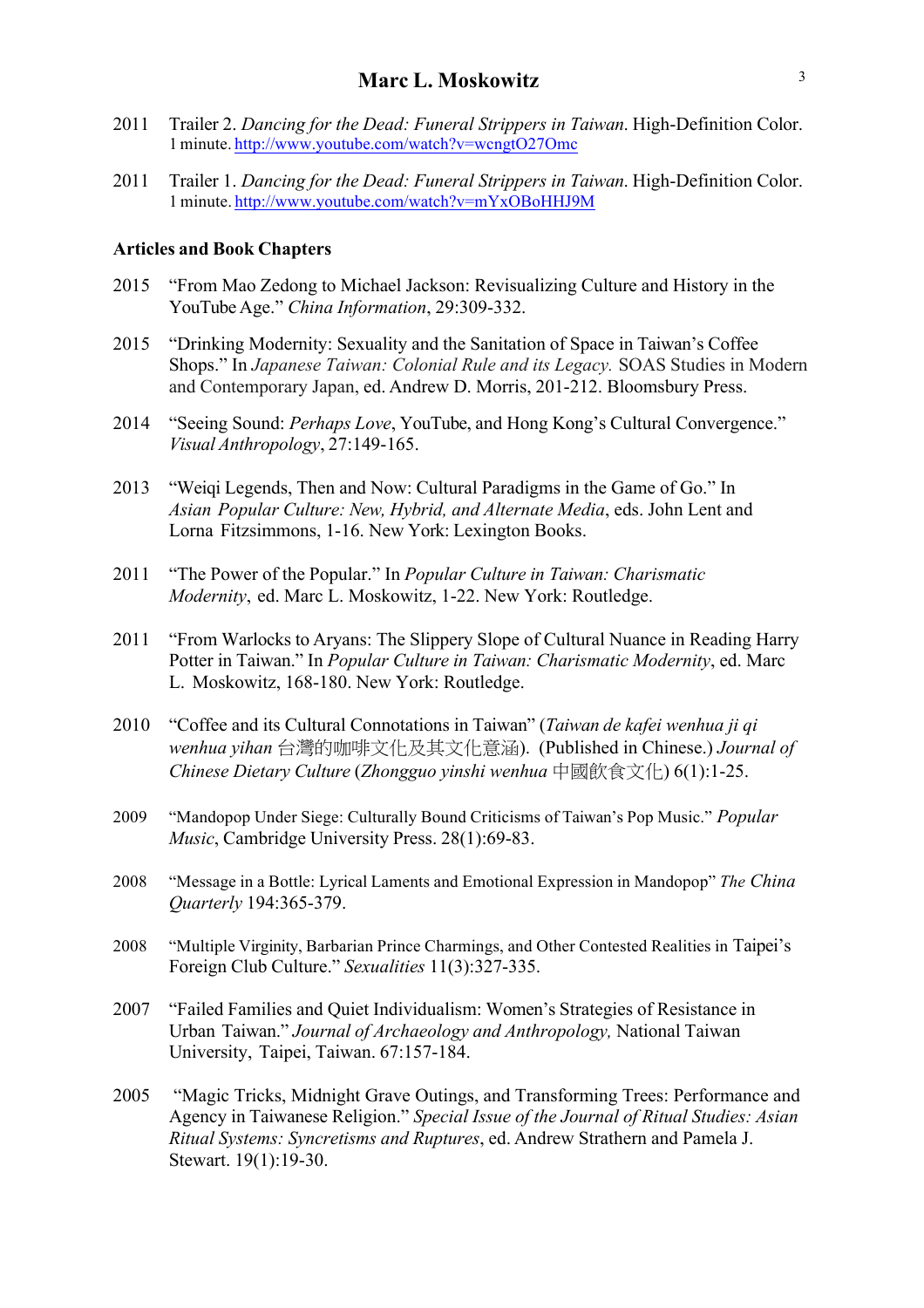- 2007 Reprinted in Andrew Strathern and Pamela J. Stewart, ed. *Asian Ritual Systems: Syncretisms and Ruptures*, 63-81. Durham, North Carolina: Carolina Academic Press Ritual Studies Monographs.
- 2004 "Yang-Sucking She-Demons: Penetration, Fear of Castration, and other Freudian Angst in Modern Chinese Cinema." In *The Minor Arts of Daily Life: Popular Culture in Modern Taiwan,* ed. David K. Jordan, Andrew Morris, and Marc L. Moskowitz, 205-217. Honolulu: University of Hawai'i Press.
- 1998 "The Haunting Fetus: Greed, Healing, and Religious Adaptation in Modern Taiwan." *Bulletin of the Institute of Ethnology, Academia Sinica*. Taipei, Taiwan. 86:157-196.

#### **ShortWorks**

- 2015 Book Review. Fung, Anthony Y.H., ed. Asian Popular Culture: The Global (Dis)Continuity. *East Asian Journal of Popular Culture*. 1(3):437-439.
- 2014 Book Review. Cho, Mun Young. The Specter of 'the People': Urban Poverty in Northeast China. *The Journal of the Royal Anthropological Institute* 20(3):594-595.
- 2014 Book Review. Harris, Rachel, Rowan Pease, and Shzr Ee Tan, eds. Gender in Chinese Music. *Music & Letters*. 95(2):314-315.
- 2014 Book Review. Osburg, John. Anxious Wealth: Money and Morality Among China's New Rich. *Journal of Asian Studies* 73(2):534-535.
- 2014 Film Review. Field, Andrew, and Jud Willmont, dir. "DOWN: Indie Rock in the PRC. *Pacific Affairs* 87(1):209-210.
- 2013 Book Review. Sun, Jing. Japan and China as Charm Rivals: Soft Power in Regional Diplomacy. *Pacific Affairs* 86(3):619-620.
- 2013 Book Review. Tan, Shzr Ee. Beyond 'Innocence': Amis Aboriginal Song in Taiwan as an Ecosystem. *China Quarterly* 213:234-235.
- 2013 News Article. "Hot and Noisy." *BBC News Magazine*. February 25. (Three Paragraphs Only.) http://www.bbc.co.uk/news/magazine-21479399
- 2011 Book Review. Boretz, Avron. Gods, Ghosts, and Gangsters: Ritual Violence, Martial Arts, and Masculinity on the Margins of Chinese Society. *The Journal of Chinese Religions* 39:97-99.
- 2011 Book Review. Zheng, Su. Claiming Diaspora: Music, Transnationalism, and Cultural Politics in Asian/Chinese America. *American Anthropologist* 113(4):693-694.
- 2010 Letter from the Editor. "From the Visual Anthropology Review Editor: Seeing China." *American Anthropologist* 112(3):467-468.
- 2010 Book Review. De Kloet, Jeroen. China with a Cut: Globalisation, Urban Youth, and Popular Music. *The China Journal* 64:235-237.
- 2009 Book Review. Shih, Fang-long, Stuart Thompson and Paul-Francois Tremlett, eds. Re-Writing Culture in Taiwan. *The China Quarterly* 198:484-486.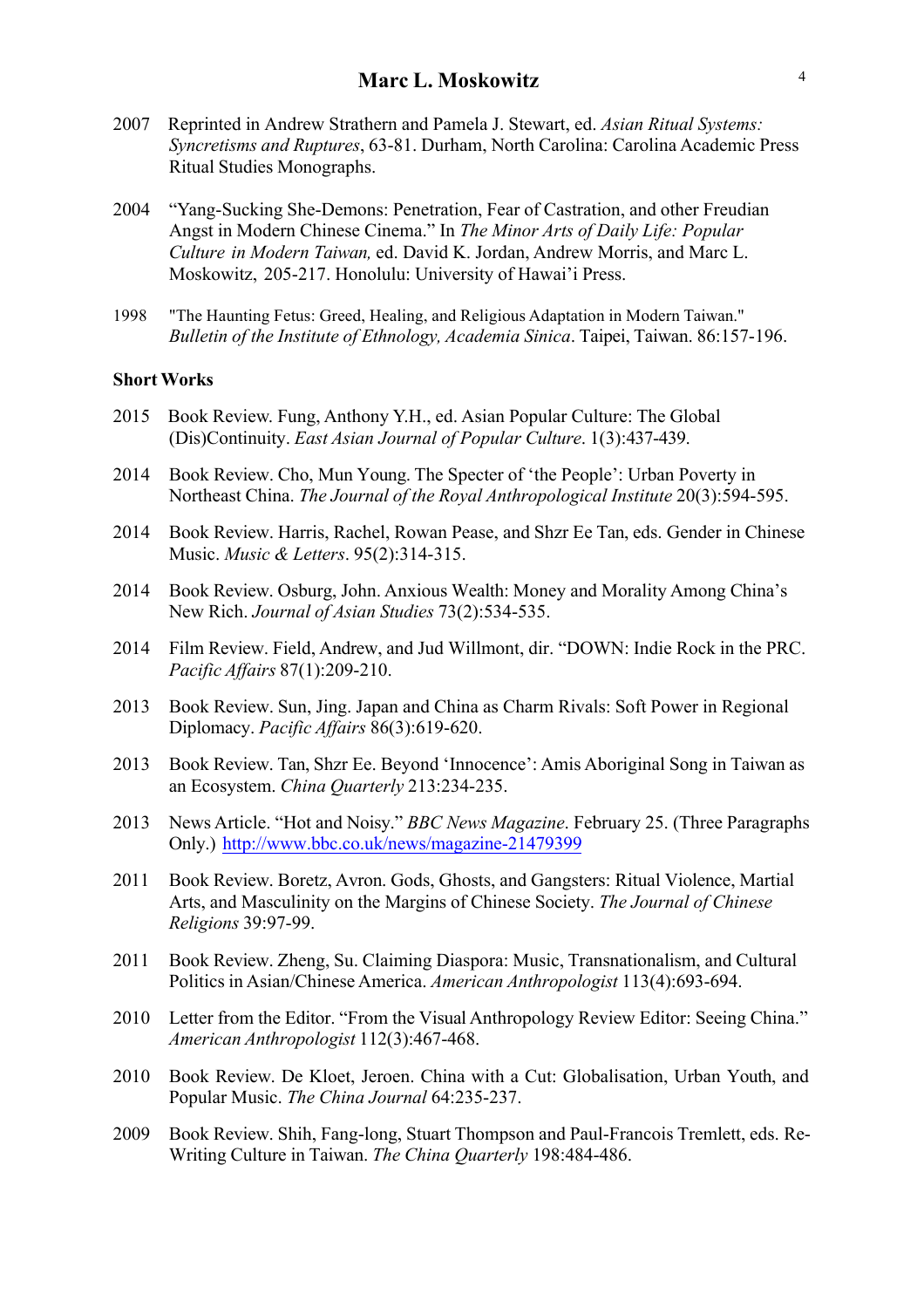- 2009 Letter from the Editor. "From the Visual Anthropology Review Editor: Seeing Visual Anthropology." *American Anthropologist* 111(1):6.
- 2008 Ethnographic Film Series Review. "A Review of Hu Tai-li's D.E.R. Series." *American Anthropologist* 110(2):248-250.
- 2008 Book Review. Nie, Jing-Bao*.* Behind the Silence: Chinese Voices on Abortion*. China Review International* 14(1):186-189.
- 2006 Article. "A Musical History of Taiwan." *Taiwan Business TOPICS Magazine,* Special Edition 36(6):18-21.
- 2005 Book Review. Adrian, Bonnie. Framing the Bride: Globalizing Beauty and Romance in Taiwan's Bridal Industry. *China Review International* 11(2):265-267.
- 2004 Book Review. Clart, Philip and Charles B. Jones, ed. Religion in Modern Taiwan: Tradition and Innovation in a Changing Society*. Journal of Buddhist Ethics* 11:107- 110.
- 2003 Book Review. Katz, Paul R. and Murray A. Rubinstein, eds. Religion and the Formation of Taiwanese Identities. *Journal of Chinese Religions* 31:256-258.
- 1997 Translation. "A Countdown of the Best Chinese Love Stories of All Time." By Tsai Wen-ting. *Sinorama* 22(1):20-25.

## **Awards and Honors**

- 2012.1-2012.7 University of South Carolina College of Arts and Sciences Dean's Research Fund. One semester's leave with pay.
- 2011.7-2012.1 ACLS-NEH (American Council of Learned Societies and the National Endowment for the Humanities) American Research in the Humanities in China Fellowship.
- 2006.5-2007.5 Fulbright Research Award.
- 2005.7-2006.5 Fulbright Research Award.
- 2003.10-2006.6 Lake Forest College Gustav E. Beerly Chair. Awarded to one professor at the college for distinguished scholarship and teaching excellence.
- 2003.9-2003.12 Lake Forest College Eugene Hotchkiss Sabbatical. One semester's paid leave for distinguished scholarship and teaching excellence.
- 1998.8-1999.8 The Chiang Ching-Kuo Foundation for International Scholarly Exchange Fellowship.
- 1997.7-1998.7 Fulbright-Hays Award. U.S. Department of Education Center for International **Education**
- 1997.7-1998.12 Center for Chinese Studies Grant. (Unable to accept because it conflicted with other funding.)
- 1996.6-1997.6 Pacific Cultural Foundation Dissertation Research Subsidy.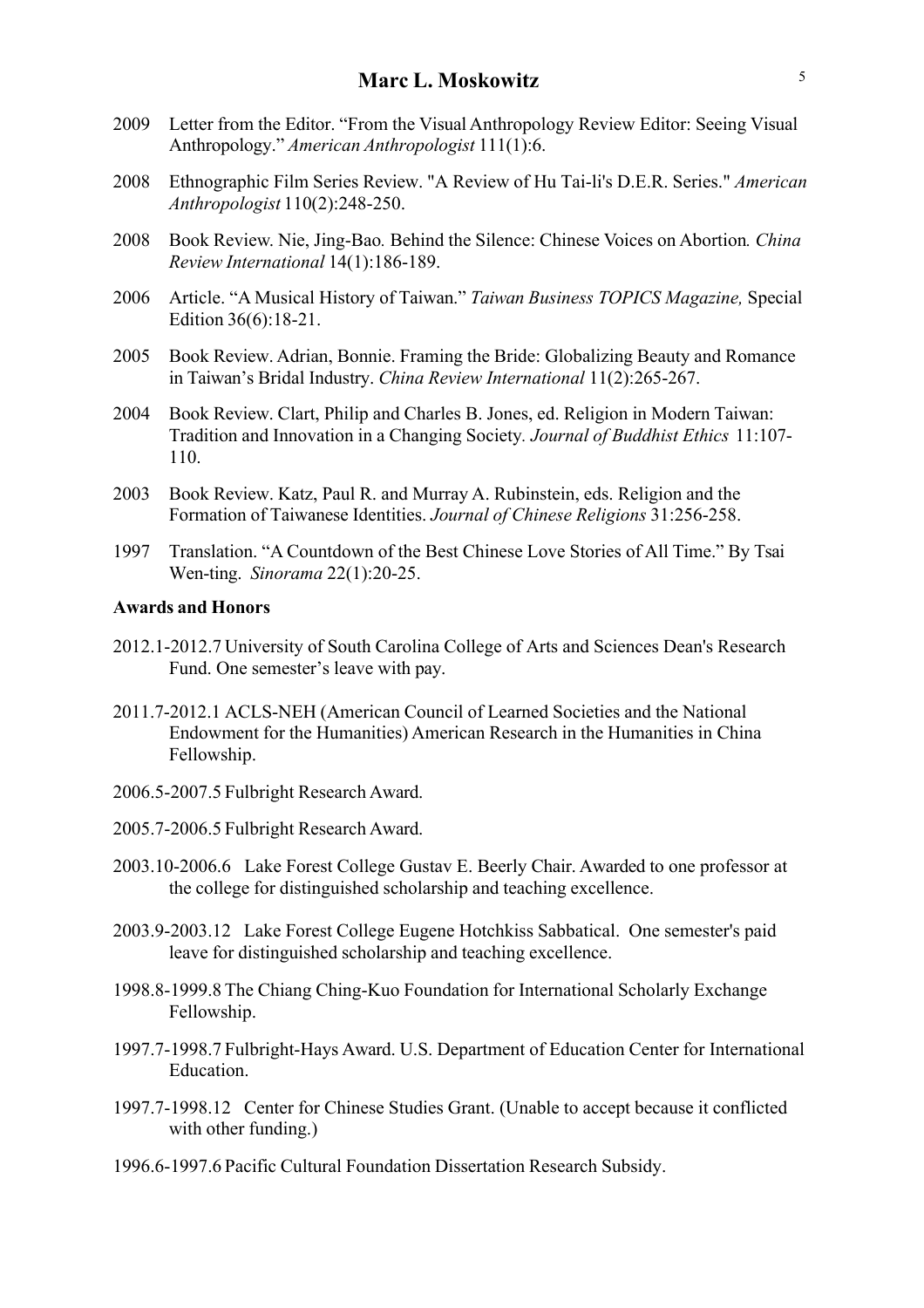1995.9-1996.6 Inter-University Language Program Partial Tuition Waiver (3 Quarters).

Funded by the R.O.C. Ministry of Education and the Inter-University Language Program.

- 1994.9-1995.8 Inter-University Language Program Full Tuition Waiver (4 Quarters). Funded by the R.O.C. Ministry of Education and the Inter-University Language Program.
- 1992.7-1992.9 Department of Education's Title VI Program Grant. Administered through the University of California, San Diego, to attend Chinese language courses at the Taipei Language Institute in Taipei, Taiwan.

### **Extramural Professional Service**

- 2009.1-2012.1 Visual Anthropology Review Editor, *American Anthropologist*.
- 2009 Society for Visual Anthropology Film Jury Member. Decided which films would be shown at the 2009 American Anthropological Association meetings and which films would win awards. (May 1-3)

Served as an external reviewer for the Chiang Ching-kuo Foundation and the Fulbright Foundation, as well as a range of journals including the *American Ethnologist*, the *Journal of Asian Studies, Journal of East Asian Popular Culture, Positions*, *Signs,* and *Visual Anthropology*, among others.

## **University Professional Service**

- 2015.8-present Tenure and Promotion Chair. Department of Anthropology. University of South Carolina.
- 2012.8-2013.8 Interim Graduate Director. Department of Anthropology. University of South Carolina.
- 2012.1-2012.5 Acting USC Senate member. University of South Carolina.
- 2008.8-2012.1 Director of the Visual Anthropology Graduate Certificate Program. University of South Carolina.
- 2010.4-2011.4 Department of Anthropology Web Site Committee. University of South Carolina.
- 2007.8-2010.8 Taiwan Studies Conference Program Director. University of South Carolina.
- 2008.8-2009.8 Interim Chair of Asian Studies. University of South Carolina.
- 2000.8-2005.8 Co-Chair of Asian Studies. Lake Forest College.

#### **OrganizedConferences**

2010 *East Asian Dialogues: Cultural Flow in East Asia*. University of South Carolina Conference. (February 26-27)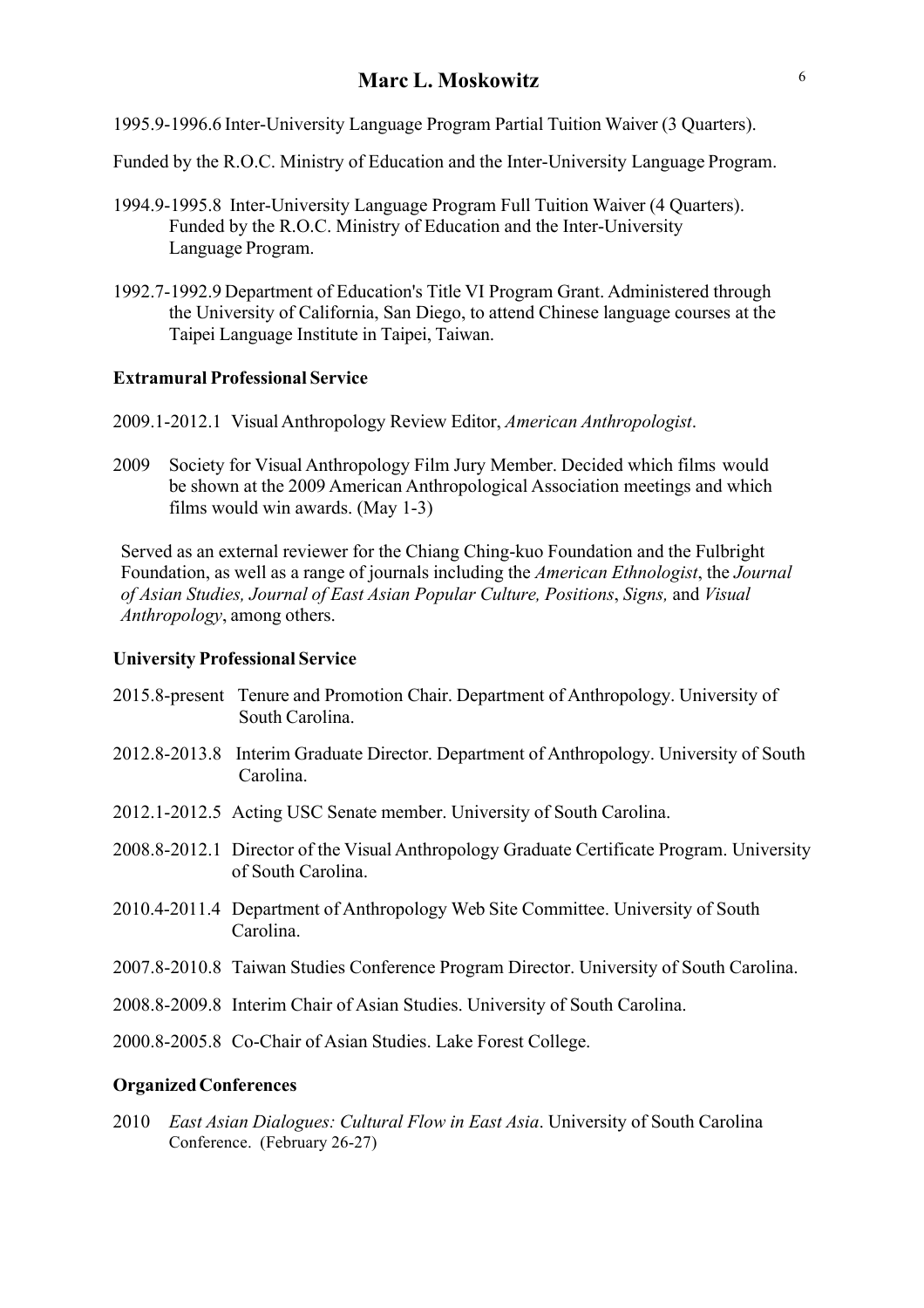- 2009 *Thirty Years After the Taiwan Relations Act.* University of South Carolina/TEC (Taipei Economic and Cultural Office) University of South Carolina Conference. (September 25-27)
- 2008 *Charismatic Modernity: Popular Culture in Taiwan*. University of South Carolina/TECO Conference. (October 3-5)
- 2008 *Taiwan's Religions, Political Process, and Civil Society.* University of South Carolina/TECO Conference. (July 1-2)

### **Film Screenings**

- 2015 Classroom Film Screening and Skype Discussion. "Dancing for the Dead: Funeral Strippers in Taiwan." Maryland Institute College of Art. (September 24)
- 2014 Film Screening and Discussion. "Dancing for the Dead: Funeral Strippers in Taiwan." Centre of Taiwan Studies. University of London School of Oriental and African Studies. (November 27).
- 2014 Film Screening and Discussion. "Dancing for the Dead: Funeral Strippers in Taiwan." Granada Centre of Visual Anthropology. The University of Manchester. (November 25)
- 2014 Classroom Film Screening and Skype Discussion. "Dancing for the Dead: Funeral Strippers in Taiwan." University of Wyoming. (March 13)
- 2013 Film Screening and Discussion. Dancing for the Dead: Funeral Strippers in Taiwan. The Social Lives of Dead Bodies in Modern China. Brown University. (June 14)
- 2012 Film Screening and Discussion (I was not present). Dancing for the Dead: Funeral Strippers in Taiwan. The NewBridge Arts Project. London, England. (December 4)
- 2012 Film Screening and Discussion. Weiqi Wonders: Conversations About the Game of Go in China. School of Journalism. Tsing-hua University, Beijing, China. (June 29)
- 2012 Film Screening (I was not present). Dancing for the Dead: Funeral Strippers in Taiwan. Film Series on Cultural Approaches to Death led by Emma Balkind. Glasgow, Scotland. (March 14)

### **Conferences and Invited Talks**

- 2016 Colloquium. "Taiwan's Popular Culture and its Impact on China, East Asia, and Beyond*.*" The Weatherhead East Asian Institute, Columbia University. (November 29)
- 2016 Roundtable. "Futures." Security Issues. Taiwan and the 2016 Elections: The Road Ahead. University of South Carolina/TECO Conference. (September 25)
- 2016 Chair. The Labor of Animation. Institute of Ethnology, Academia Sinica, Taiwan (June 17)
- 2015 Discussant. Panel: Digitized Grammars: Contexts of Narrative Construction in Computer-Mediated Communication. American Anthropological Association. (November 21)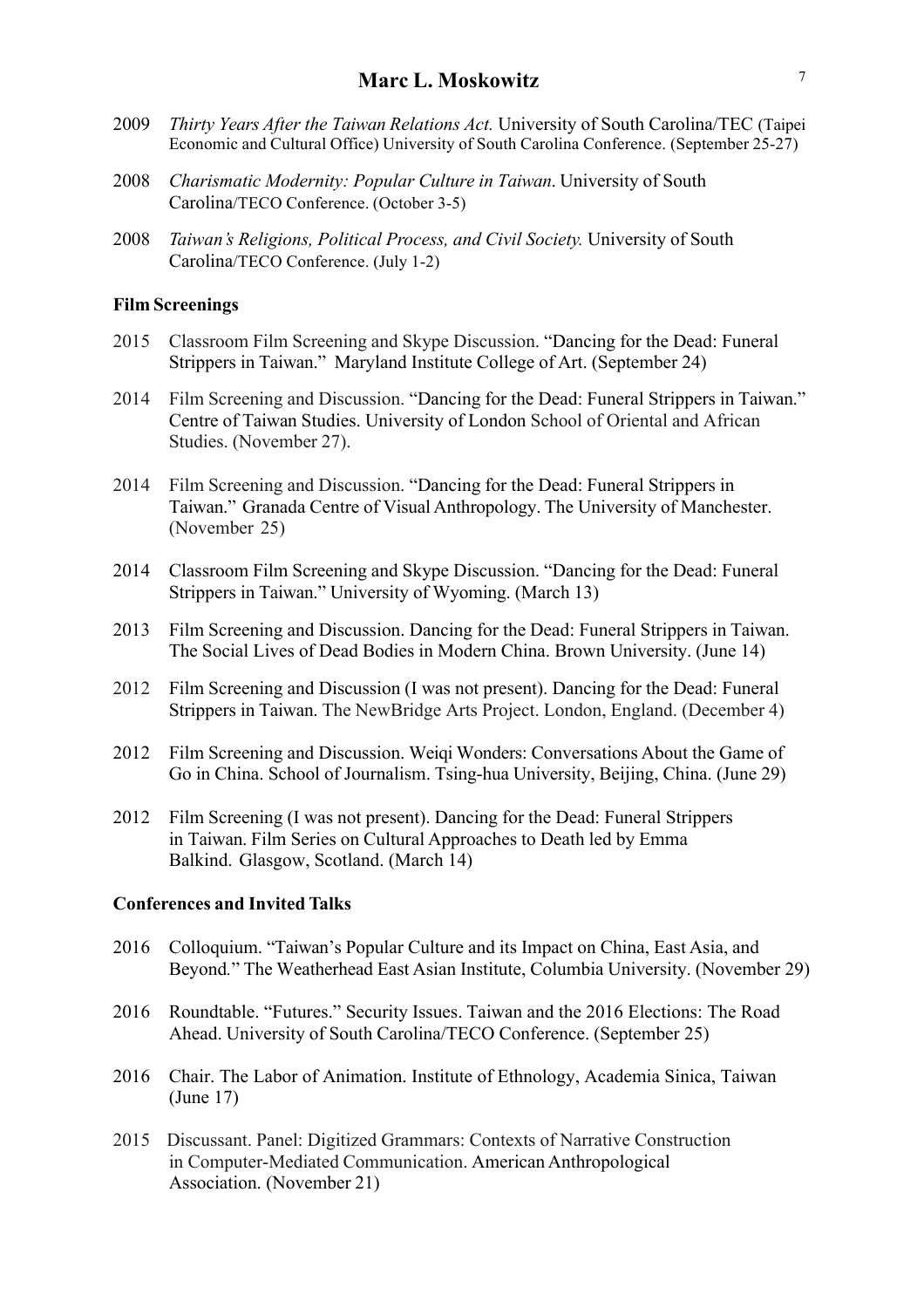- 2015 Presentation. "Lonely Lyrical Laments: Gendered Narratives in Taiwan's Popular Music." The 2nd World Congress of Taiwan Studies (WCTS). London School of Oriental and African Studies. (Jointly organized by the Centre of Taiwan Studies at SOAS and the Department of Sociology at Academia Sinica). (June 19)
- 2015 Colloquium. "Taiwan's Popular Culture and its Impact on China, East Asia, and Beyond*.*" The Weatherhead East Asian Institute, Columbia University. (April 21)
- 2015 Presentation. "Revisualizing the Cultural Revolution in the YouTube Age." Revisualizing East Asian Popular Culture. Organizer: Marc L. Moskowitz. Association for Asian Studies. (March 28)
- 2015 Colloquium. "Go Nation: Chinese Masculinities and the Game of Weiqi in China*.*" Dickenson College. (March 17)
- 2015 Invited Talk. "Revisualizing China in the YouTube Age." University of Oxford, St. Cross College. (March 6)
- 2014 Presentation. "Seeing the Cultural Revolution through YouTube Mash-Ups." Revisualizing East Asia Through Popular Culture. Organizer: Marc L. Moskowitz. American Anthropological Association. (December 5)
- 2014 Invited Talk. "Reading Harry Potter in Taiwan." Centre of Taiwan Studies. University of London School of Oriental and African Studies. (November 26).
- 2014 Invited Talk. "Go Nation: Chinese Masculinities and the Game of Weiqi in China*.*" Department of Sociology. University of York. (November 24)
- 2014 Chair. Panel: Security Issues. The US 'Pivot to Asia' and its Implications for Taiwan and the Pacific Region. University of South Carolina/TECO Conference. (September 28)
- 2013 Chair and Discussant. Panel: Instrumental Encounters. The Social Lives of Dead Bodies in Modern China. Brown University. (June 14)
- 2013 Presentation. "Becoming Men: Weiqi, Children's Training, and Disciplinary Structures in Contemporary China." Ninth International Corpus Symposium. CORPUS International Group for Cultural Studies of the Body. Taipei National University of the Arts. Taipei, Taiwan. (May 24)
- 2013 Colloquium. "Weiqi Wonders: The Game of Go, Masculinity, and Cultural Identity in China." Institute of Ethnology, Academia Sinica. Taipei, Taiwan. (May 20)
- 2013 Presentation. "When Bollywood Meets Hong Kong Cinema in Shanghai: *Perhaps Love*, Buddhist Allegory, and Cultural Hybridity." Panel: Citizens in the Reemerging Center of the World: A Cross-Border Perspective on Cultural Production and Identity Formation Across Asia. Association for Asian Studies. (March 22)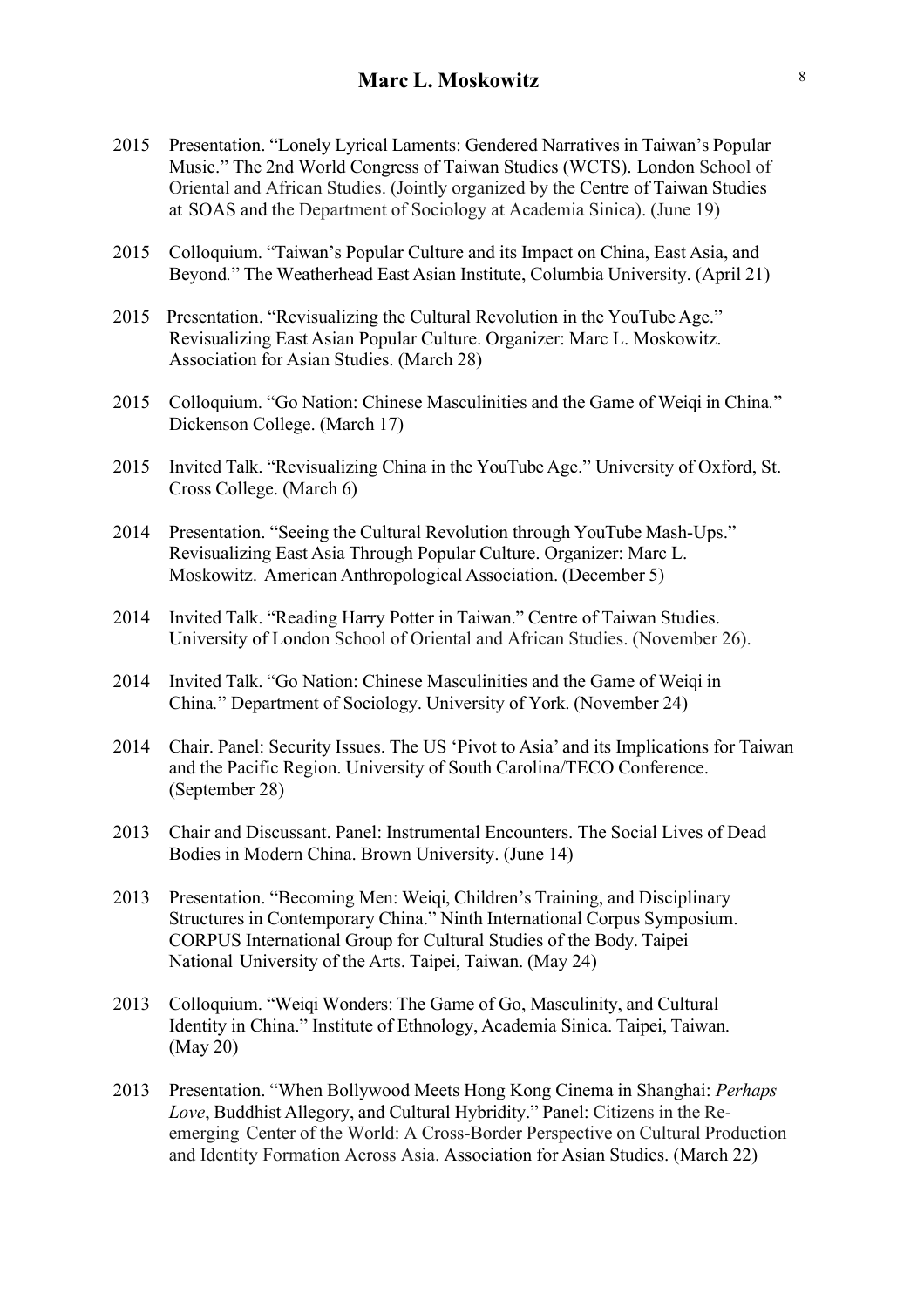- 2013 Presentation. "Nation, Race, and Man: The Game of Weiqi and Constructions of Masculinity in the East Asian Context." Panel: Masculinity and its Effects. Transitions and Transformations: Gender at the Crossroads of the Sciences, the Social Sciences, and the Humanities. University of South Carolina. (March 1)
- 2012 Chair. Panel: Surveying the Reach of Visual Representation. American Anthropological Association. (November 14)
- 2012 Presentation. "Sonic Splendor, Synergetic Sites: A Hong Kong Musical, YouTube, and Fan Appropriation." Panel: Surveying the Reach of Visual Representation. American Anthropological Association. (November 14)
- 2012 Chair. Panel: Taiwan Security, Diplomacy, and the Arms Sales Question. University of South Carolina/TECO Conference. (September 8)
- 2012 Presentation. "Mastering East Asia: Nationalism, Identity, and Weiqi Competitions in East Asia." Panel: Nationalism and Diplomacy. University of South Carolina/TECO Conference. (September 8)
- 2012 Presentation. "Go Play Go: The Challenges of Categorization for an Increasingly Globalized Game." The American Go Association International Go Symposium. (August 5)
- 2012 Presentation. "The Sights, and Sites, of Mandopop: YouTube, Film, and the Hybrid Mandopop Industry." The 3<sup>rd</sup> Inter-Asia Popular Music Studies Conference (IAPMS). National Taiwan Normal University (NTNU). Taipei, Taiwan. (July 13)
- 2012 Invited Talk (in Chinese). Seeing Sound: *Perhaps Love*, YouTube, and Hong Kong's Cultural Convergence (*Guankan shengyin: "Ruguo Ai", YouTube, yu xianggang de wenhua huiju* 觀看聲音:《如果愛》,YouTube 與香港的文化匯聚). School of Journalism. Tsing-hua University, Beijing. (June 29)
- 2012 Presentation. "Seeing Sound: Hong Kong's Mandopop and Cultural Convergence in the YouTube Age" Panel: Technology and Experiences of Modernity: From an Anthropological Perspective. International Conference of Sinology, Academia Sinica, Taiwan. (June 20)
- 2012 Invited Talk. "Cries of Joy, Songs of Sorrow: Chinese Pop Music and its Cultural Connotations." College of Arts and Sciences. Babson College. (February 8)
- 2012 Colloquium. "Cries of Joy, Songs of Sorrow: Chinese Pop Music and its Cultural Connotations." Departments of East Asian Studies, Music, and Anthropology. Brandeis University. (February 7)
- 2011 Invited Talk. (Presented in Chinese.) "Cries of Joy, Songs of Sorrow: Chinese Pop Music and its Cultural Connotations" (*Guwu huanhu, kangkai beige: Zhongguo liuxing yinyue ji qi wenhua yihan* 鼓舞欢呼,慷慨悲歌: 中国流行音乐 及其文化意涵). Popular Music Research Group. Beijing, China. (November 18)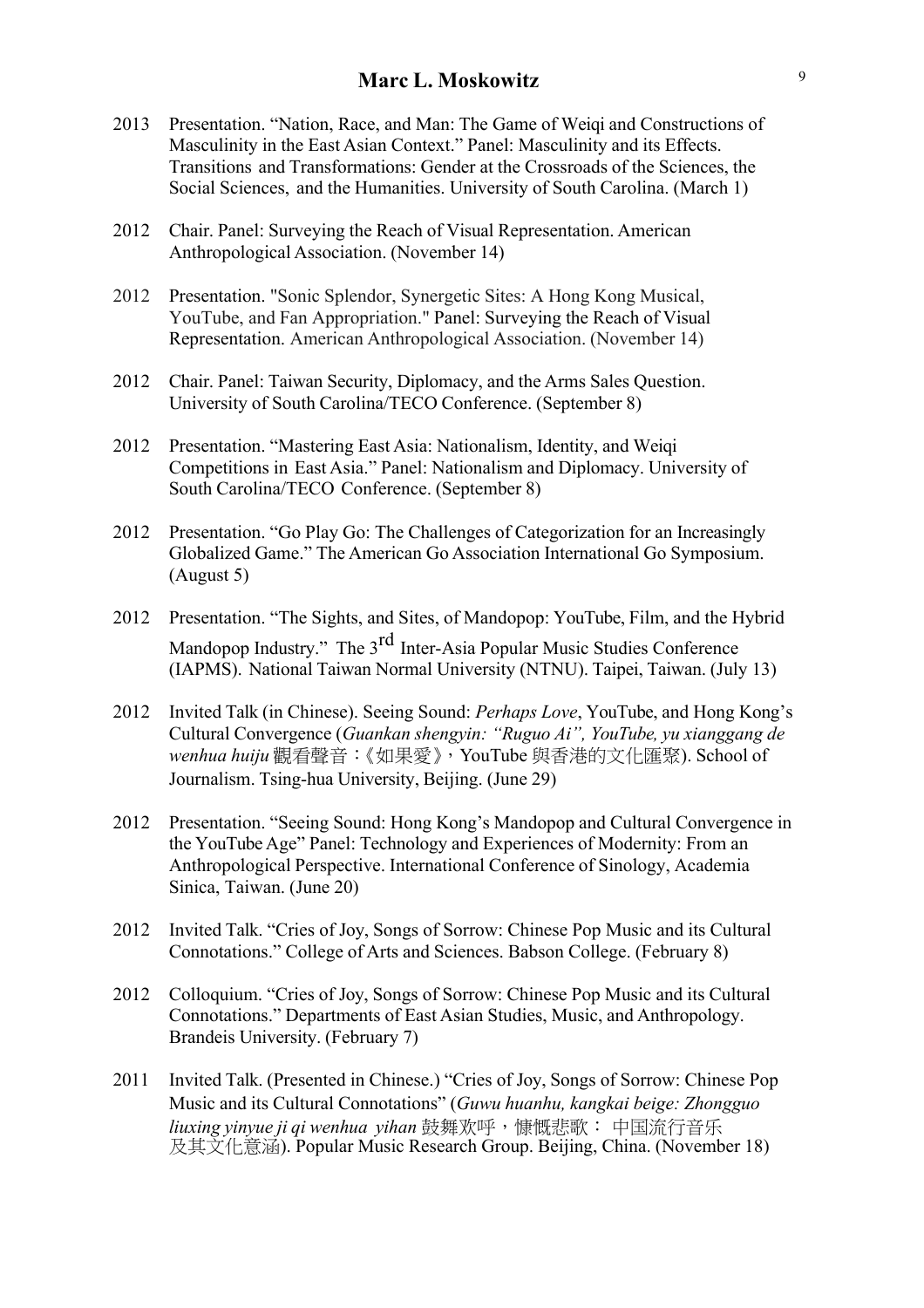- 2011 Colloquium. "Popular Culture in Taiwan." The Weatherhead East Asian Institute, Columbia University (April 19)
- 2011 Discussant. "Derivations and Detours in the Material and Literary Culture of East Asia." Association for Asian Studies. (March 31)
- 2011 Presentation. "The Third Take: Hong Kong's Mandopop Music Videos Retold." In the Mix: Asian Popular Music. Princeton University. (March 26)
- 2010 Colloquium. "Cries of Joy, Songs of Sorrow: Chinese Pop Music and its Cultural Connotations." Department of History and the Asian Studies Program. University of Puget Sound. (October 5)
- 2010 Chair. Cross Straight Cultural Networks. Taiwan at the Center. University of South Carolina/TECO Conference. (October 2)
- 2010 Opening Remarks. East Asian Dialogues: Cultural Flow in East Asia. University of South Carolina Conference. Organizer: Marc L. Moskowitz. (February 27)
- 2010 Presentation. "Drinking Modernity: Class, Gender, and Sexuality in Taiwan's Coffee Cultures." Panel: Popular Culture and its Cultural Connotations**.** East Asian Dialogues: Cultural Flow in East Asia. University of South Carolina Conference. Organizer: Marc L. Moskowitz. (February 27)
- 2010 Chair. Bodies Modified and Transformed. Bodies: An Interdisciplinary Conference. University of South Carolina. (February 26)
- 2009 Presentation. "Seeing Music: Hong Kong, YouTube Videos, and Cultural Convergence." Pop Culture China. Asia Research Institute. The University of Singapore. (December 8)
- 2009 Presentation. Invited Roundtable Discussion. Evaluating Anthropological Film: A Roundtable with the Festival Jury. American Anthropological Association. (December 3)
- 2009 Presentation of Film Awards for the Society of Visual Anthropology (One of four presenters). American Anthropological Association. (December 2)
- 2009 Discussant. "The TRA and Cultural Relations between Taiwan and the US." Thirty Years After the Taiwan Relations Act. University of South Carolina/TECO Conference. Organizer: Marc L. Moskowitz. (September 26)
- 2009 Presentation. "Opening Remarks." Thirty Years After the Taiwan Relations Act—University of South Carolina/TECO Conference. Organizer: Marc L. Moskowitz. (September 26)
- 2009 Chair. Panel One (untitled). Asian Digital Cultures. Institute of Ethnography, Taiwan. (July 7)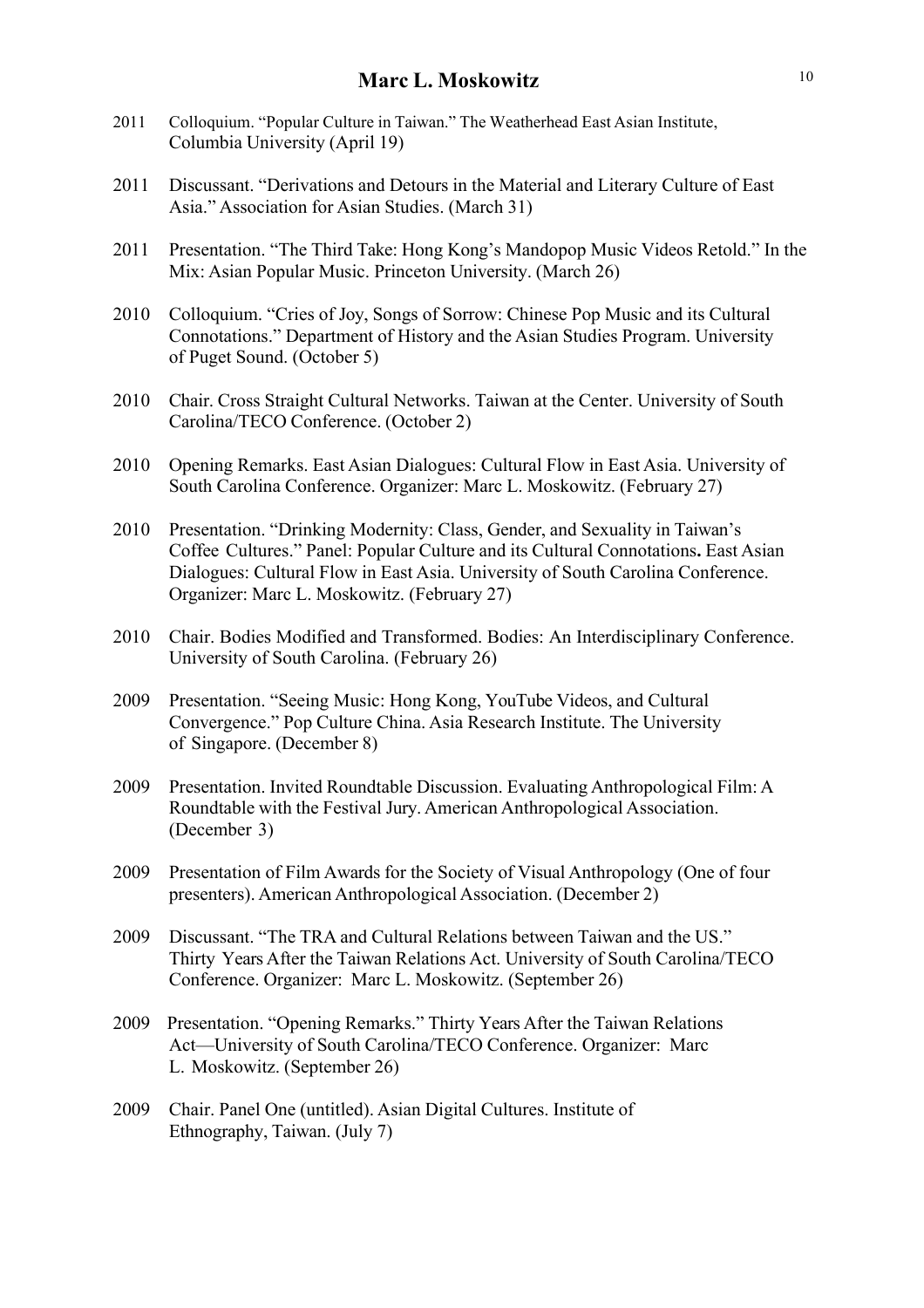- 2009 Discussant. Marriage, Gender, and Sexuality as Contested Domains. SEAA (Society for East Asian Anthropology), Taiwan. (July 5)
- 2009 Presentation. "Coffee and its Discontents: Caffeinated Culture in Taiwan." Stimulants and the World Around Them. Society for East Asian Anthropology, Taiwan. (July 3)
- 2009 Keynote Address: "Urban Modernity in Anthropology: Chinese Popular Music and its Discontents." SCASC. (July 18)
- 2009 Discussant. Pursuing Substance for Masculinity in Taiwan and China." Association for Asian Studies. (March 28)
- 2009 Chair. Pursuing Substance for Masculinity in Taiwan and China. Association for Asian Studies. (March 28)
- 2009 Chair. Voting Under the New System. University of South Carolina/TECO/ National Taiwan University Conference on Electoral Politics in Taiwan: Origins and Consequences of the Electoral Reform. (February 7)
- 2008 Chair. Transformation Politics: Religion Encounters Modernity/Postmodernity. American Anthropological Association. (November 20)
- 2008 Presentation. "Opening Remarks." Charismatic Modernity: Popular Culture in Taiwan—University of South Carolina/TECO Taiwan Studies Conference. Organizer: Marc L. Moskowitz. (October 3)
- 2008 Presentation. "From Warlocks to Aryans to Americans: The Slippery Slope of Cultural Nuance in Reading Harry Potter in Taiwan." New Technologies, New Worlds. Charismatic Modernity: Popular Culture in Taiwan—University of South Carolina/TECO Taiwan Studies Conference. Organizer: Marc L. Moskowitz. (October 3)
- 2008 Presentation. "Opening Remarks—Defining Our Terms: Taiwan, Religion, and Civil Society." Taiwan's Religions, Political Process, and Civil Society. University of South Carolina/TECO Taiwan Studies Conference. Organizer: Marc L. Moskowitz. (April 2)
- 2007 Presentation. "New Genies in an Old Lamp: Filmic Reproduction of Historical Concerns in Hong Kong Cinema." Capstone Scholars Program Film Festival. University of South Carolina. (October 9)
- 2007 Discussant. Panel: Tai-Shang and Economic and Cultural Connections. The Politics of Taiwanese Business People in China—University of South Carolina/TECO Taiwan Studies Conference. (September 8)
- 2007 Chair and Discussant. Panel: Intellectually Repositioning Anthropological Futures. The Future of Ethnographic Practices. National Chi Nan University. Puli, Taiwan. (June 3)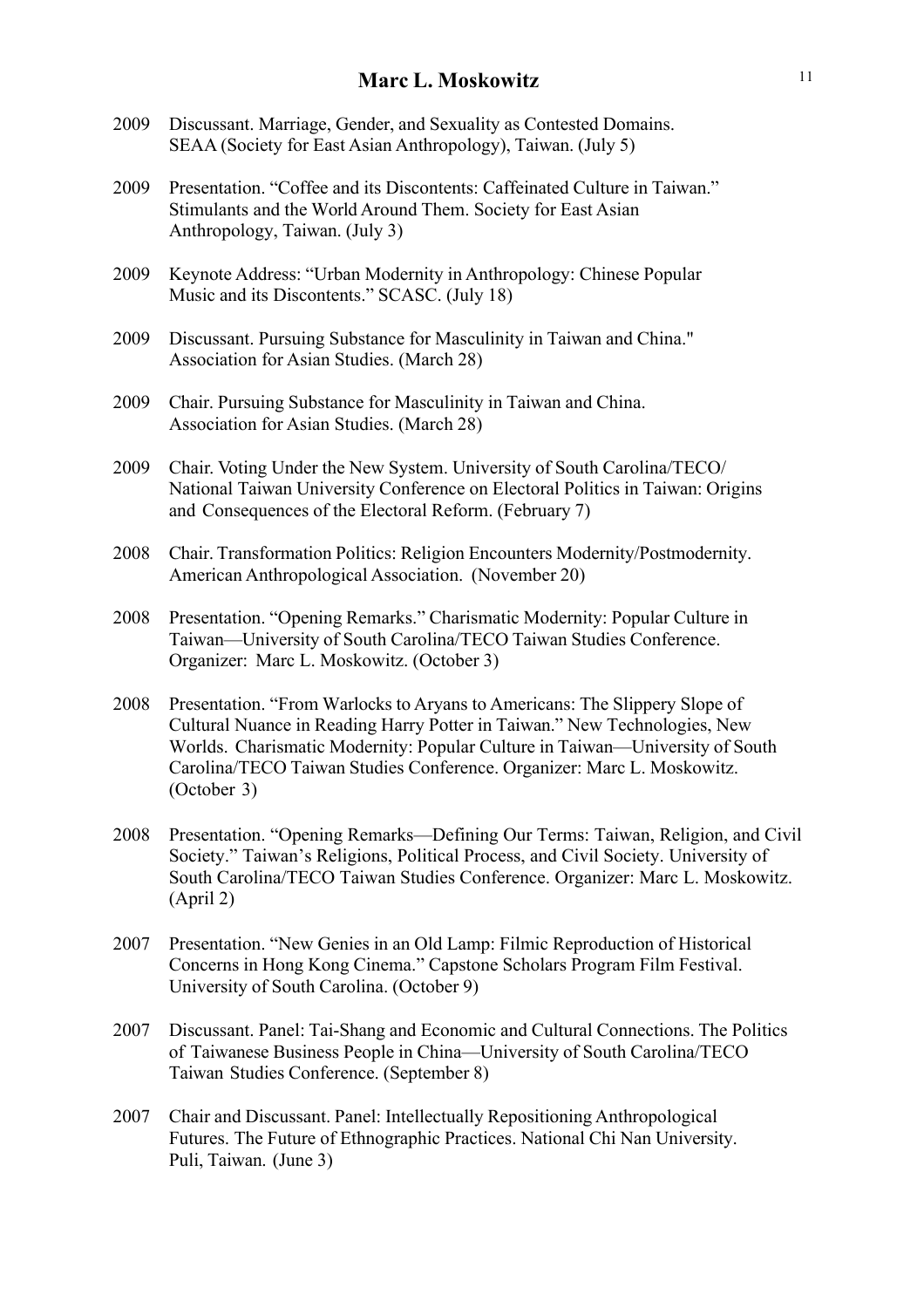- 2007 Colloquium (Presented in Chinese). "Mandopop and its Cultural Connotations" (*Guoyu liuxingyinyue de wenhua yihan* 國語流行音樂的文化意涵). Department of Anthropology, National Taiwan University. (April 27)
- 2007 Colloquium. "Films of the Fantastic: Gendered Ghosts and Ghouls in Hong Kong Cinema." Department of Anthropology, University of South Carolina. (January 23)
- 2006 Discussant. Panel: Jetset or Native? Cosmopolitanism and Folklore in the Taiwanese Cultural Sphere. American Anthropological Association. (November 16)
- 2006 Presentation. "Maudlin Mandopop Melodies." The French Center for Research on Contemporary China, Academia Sinica, Taiwan. (April 14)
- 2006 Presentation. "Multifarious Musings on Mandopop: A Brief History of Pop Music in Taiwan." The Lincoln Society, Taipei Taiwan. (January 25)
- 2005 Invited Talk. "The Influence of American Pop Music on Taiwan's Pop Scene." AIT's Mission Speaker Program, National Central University. Taiwan. (December 20)
- 2005 Keynote Speaker. "Mandopop: New Music for a New World." Graduate Institute of Fashion. Fu-Jen University–The 1st International Conference for Creativity and Innovation in Popular Culture. (December 7)
- 2005 Presentation. "When Transnational is Local: Popular Culture Studies and Taiwan's Hybrid Identity." Panel: State Making and Anthropological Complicity? The Case of Taiwan. American Anthropological Association. (December 3)
- 2005 Presentation. "Folk Religion in Taiwan: Innovation for a Changing World." Socio-Cultural Research Center, Fu-jen University. (November 11)
- 2005 Invited Talk. (Presented in Chinese) "The Anthropology of Sex" (*Renleixue yu xing guannian* 人類學與性觀念). Department of Anthropology, Tsing-Hwa University, Taiwan. (October 20)
- 2005 Discussant. Panel: History, Society and Culture in the Tainan Region. International Conference on Tainan Area Studies, Tainan, Taiwan. (October 15)
- 2005 Chair. Panel: Global Marriage Internet/Works. Asian Digital Cultures Conference, Institute of Ethnology, Academia Sinica, Taipei. (July 29)
- 2005 Colloquium (Presented in Chinese). "Fetus-Ghost Appeasement: Religious Adaptation in Modern Taiwan" (*Yingling chaodu: Xiandai Taiwan de xinyang gaibian* 嬰靈超度:現代台灣的信仰改變). Institute of Ethnology, Academia Sinica, Taiwan. (June 6)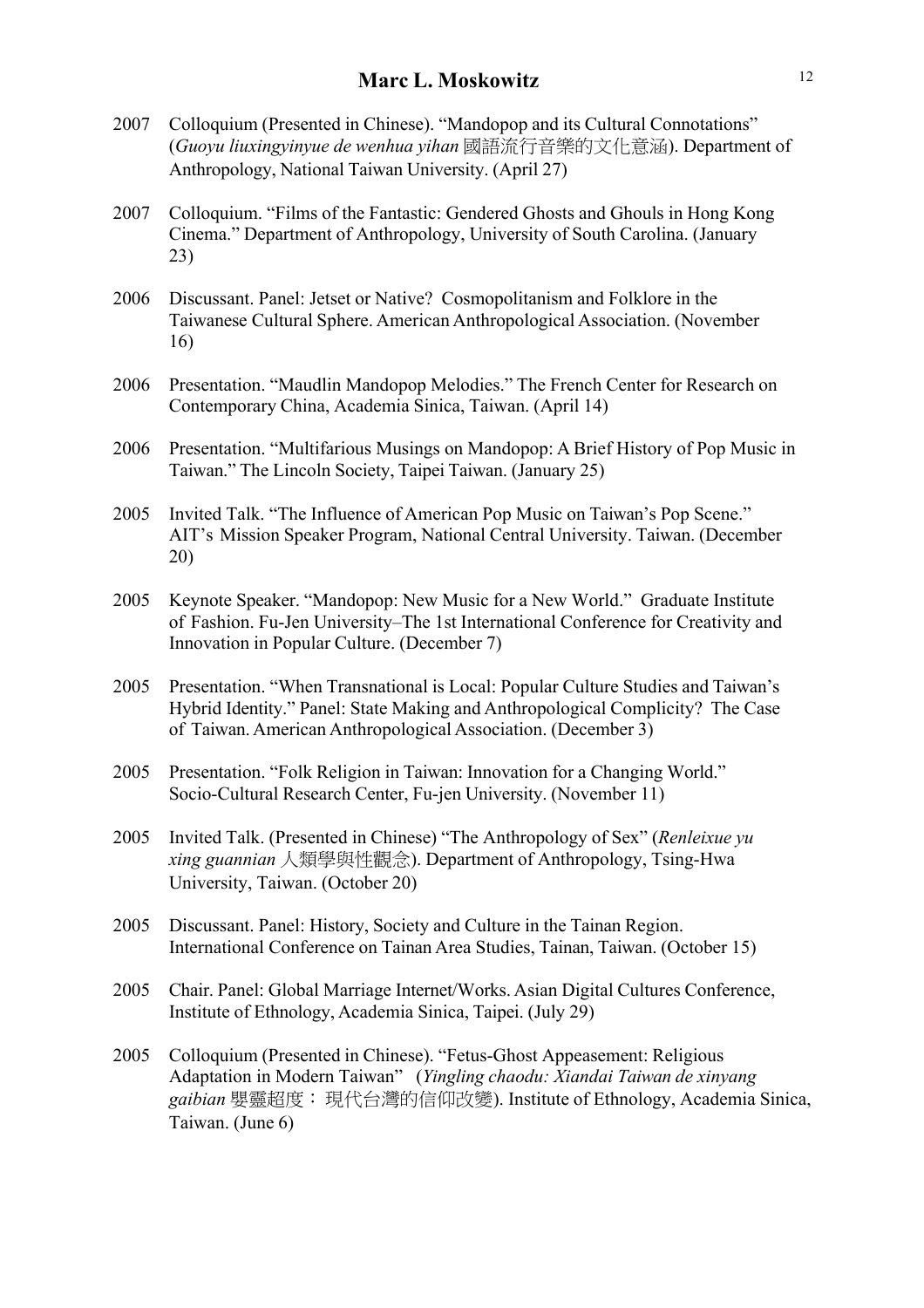- 2005 Presentation. "Online Fan Humor and Educational Malaise: Cultural Readings of Harry Potter in Taiwan." Panel: Not Just Cultural Imperialism: Subcultural Production in Taiwan as Critical Social Space. Society for the Study of Multi-Ethnic Literatures of the United States (MELUS), University of Chicago. (April 8)
- 2005 Discussant. Panel: Transition and Transformation: China's Political Reform. Freeman Foundation Conference on Chinese History–Changing Perspectives on China: New Debates, Approaches, and Challenges in the Twenty-First Century, Lake Forest College. (March 31)
- 2005 Presentation. "The Making of Modern Mythology: Fetus Spirits in Modern Taiwan." Panel: Fetus and Womb in Buddhism. Revisioning Buddhism: New Methods of Inquiry in the Study of Buddhist Modernity, McGill University. (March 4)
- 2004 Presentation. "Invisible Pop Culture: An Overview of English Scholarship on Taiwan." Panel: Taiwan Studies Group. Association for Asian Studies. (March 5)
- 2003 Colloquium. "Sultry Vixen Spirits and Transgendered Tree Demons: Reality Bent in Hong Kong Cinema." Inter College Language Program (The Stanford Center), National Taiwan University. Taipei, Taiwan. (December 5)
- 2003 Colloquium (Presented in Chinese). "Tears and Tenderness: Gendered Expression in Mandopop." (*Yanlei han wenrou: xingbie biaoshi de zhongwen liuxing yinyue* 眼淚和 溫柔: 性別表示的中文流行音樂). National Taiwan University of the Arts.(November 19)
- 2003 Colloquium (Presented in Chinese). "Cries of Joy, Songs of Sorrow: Pop Music in Taiwan" (*Huanle de jiahan, beitong de ge: Taiwan liuxing yinyue* 歡樂的叫喊悲痛的 哥台灣流行音樂). Department of Anthropology, Tsing-Hwa University, Taiwan. (October 22)
- 2003 Colloquium (Presented in Chinese). "Cries of Joy, Songs of Sorrow: Pop Music in Taiwan" (*Huanle de jiaohan, beitong de ge: Taiwan liuxing yinyue* 歡樂的叫喊背痛 的歌台灣流行音樂). Department of Anthropology, Tsing-Hwa University, Taiwan. (October 22)
- 2003 Colloquium (Presented in Chinese). "White Socks, Missing Cows, and Gendered Anomie: Pop Music in Taiwan" (*Baisi wazi, zoushi de niu, yu xingbie de tuoxu: Taiwan liuxing yinyue* 白色襪子,走失的牛, 與性別的脫序:台灣流行音樂). Institute of Ethnology, Academia Sinica, Taiwan. (September 8)
- 2003 Colloquium. "Yang-Sucking She-Demons: Penetration, Castration Anxiety, and Other Freudian Angst in Modern Chinese Cinema." Department of Anthropology and the Department of Cinema and Photography, University of Southern Illinois, Carbondale. (April 9)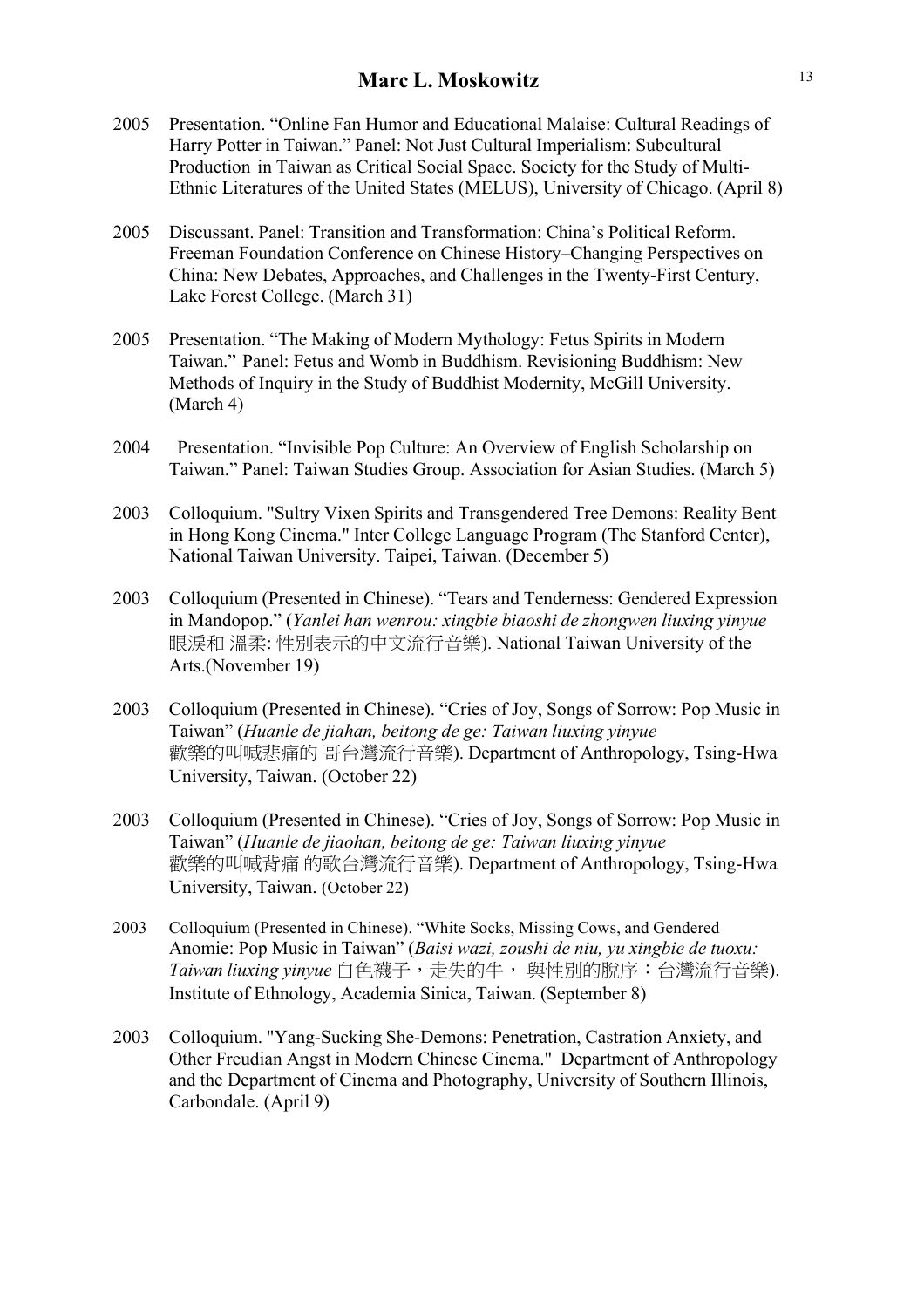- 2003 Presentation. "Magic Tricks, Midnight Grave Outings, and Transforming Trees: Performance and Agency in Taiwanese Religion." Panel: Taiwan Studies Group—Individualism in China and Taiwan. Association for Asian Studies. (April 28)
- 2001 Colloquium. Taipei, Taiwan: "Transforming Religious Belief: Abortion and the Spirit World in Taiwan." Inter-University Language Program, Taiwan. (August 15)
- 2001 Presentation. "Yang-Sucking She-Demons: Penetration, Castration Anxiety, and Other Freudian Angst in Modern Chinese Cinema. Panel: Taiwan Studies Group—Facets of Taiwanese Religion, Society, and Culture. Association for Asian Studies. Organizer: Marc L. Moskowitz. (March 23)
- 2000 Presentation. "Fetus-Ghost Appeasement in Modern Taiwan." Panel: Ritual and Meaning in Taiwan. Association for Asian Studies. Organizer: Marc L. Moskowitz. (March 11)
- 1999 Presentation. "Blood Drinking Fetus-Demons: Greed, Loathing, and Vengeance through Sorcery in Taiwan." Panel: Religion at the Millennium II: Religion Confronts Commoditization. American Anthropological Association. (November 19)
- 1999 Colloquium (Presented in Chinese). "Fetus-Ghost Worship in Taiwan" (*Taiwan de yingling chongbai* 台灣嬰靈的崇拜). National Central University Institute of History, Taiwan. (September 21)
- 1999 Presentation. "Fetus-Spirits: Traditional Morality and New Religious Beliefs in Taiwan." Inter-University Program. Taipei, Taiwan. (June 25)
- 1998 Presentation. "The Haunting Fetus: Sexuality, Abortion, and the Spirit World in Taiwan." Panel: Chinese Religion, Reflections from the Field. Organizer: Marc L. Moskowitz. American Anthropological Association. (December 6)
- 1998 Colloquium. "Fetus Ghosts and Fetus Demons: New Religious Practices in Modern Taiwan." UCSD Department of Anthropology. (November 30)

### **Mass Media Interviews**

- 2016 Blog Interview. "Funeral Strippers in Taiwan." *China Policy Institute Blog*. The University of Nottingham. (May 6, 2016) http://blogs.nottingham.ac.uk/chinapolicyinstitute/2016/05/06/funeral-strippers-in-tai wan-qa/
- 2015 Newspaper Interview. "China to Citizens: Stop Hiring Strippers for Funerals." *The Washington Post.* (April 24) https://www.washingtonpost.com/news/worldviews/wp/2015/04/24/china-to-citizensstop-hiring-strippers-for-funerals/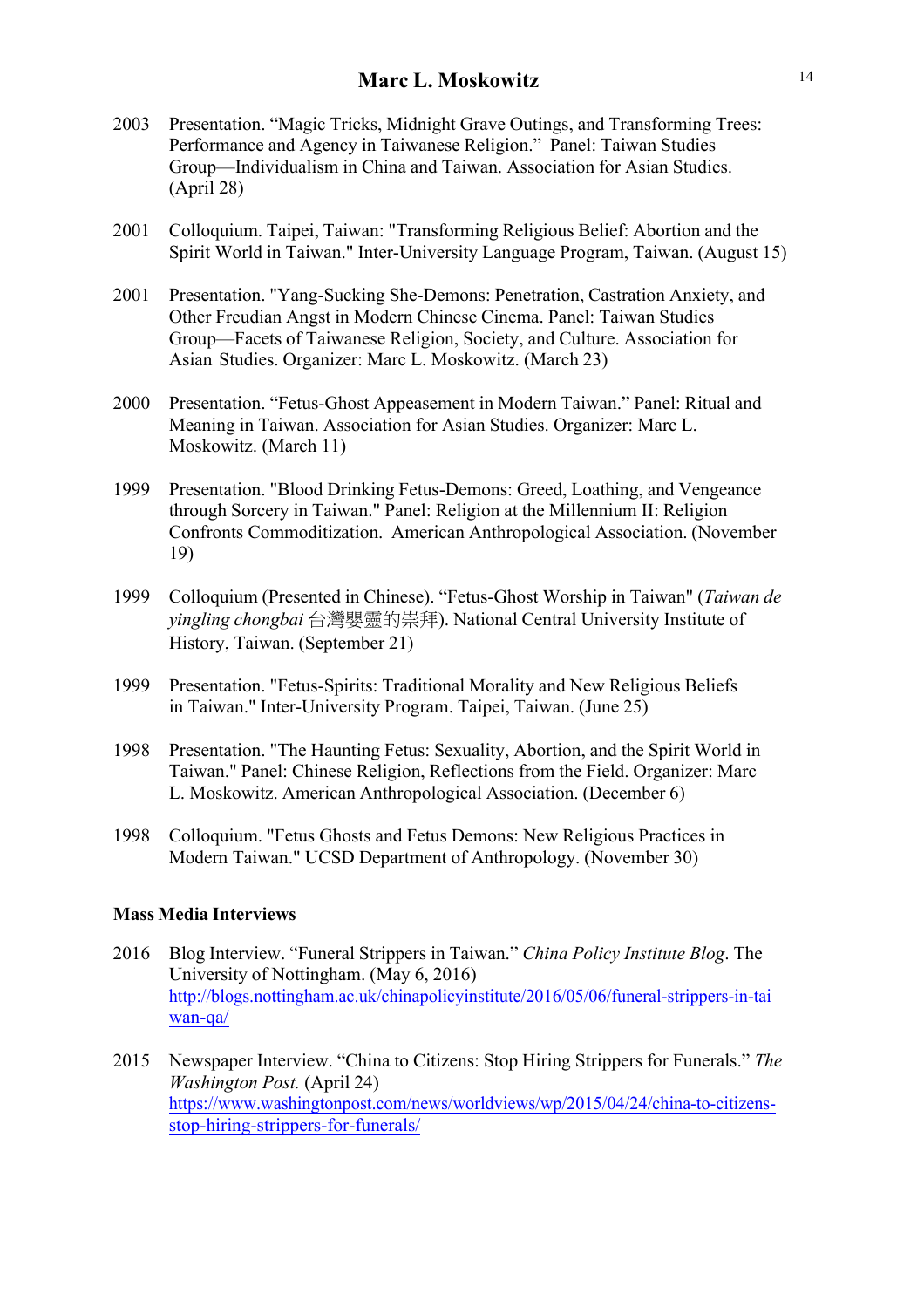- 2015 Newspaper Interview. "The Chinese Government is Asking Citizens to Stop Hiring Strippers for Funerals." *Vice*. (April 23) http://www.vice.com/read/funeral-strippers-are-a-thing-in-rural-china-423
- 2014 Radio Interview and Podcast. "Go Nation: Chinese Masculinities and the Game of Weiqi in China." *New Books Network: University of British Columbia*. (March 2) http://newbooksnetwork.com/marc-l-moskowitz-go-nation-chinese-masculinities-andthe-game-of-weiqi-in-china-university-of-california-press-2013-2/
- 2014 Newspaper Interview. "Taiwan's 'Murder' and 'Suicide' Houses. *Taipei Times*. (Brief mention only.) (August 23)
- 2013 Radio Interview. "Go Nation: Weiqi in China." *Daybreak America (Voice of America).* (October 9)
- 2013 Radio Interview. "Taiwan's Popular Culture." *Daybreak America* (*Voice of America*). (September 13)
- 2013 Magazine Interview. "USC Associate Professor Produces 'Dancing for the Dead' Documentary. *Palmetto Director*, pages 7-8, 24. (Winter)
- 2013 The Television show *Who Wants to be a Millionaire?* included a question about the film for its contestants. http://people.cas.sc.edu/moskowitz/efc/news.html (April 12)
- 2012 Radio Interview. "The Occidental Tourist: Let's Get the (Funerary) Party Started." *Radio Taiwan International*. (November 12)
- 2012 Newspaper Interview. "Funeral Strippers: Taiwan Showgirls Strip for the Dead During Religious Events Honoring the Deceased." The *Huffington Post* (October 11).
- 2012 Newspaper Interview. "Taiwan Showgirls Strip for the Dead." *AP News*. (Brief mention only.) (October 9) http://www.huffingtonpost.com/2012/10/10/funeral-strippers-taiwan-showgirlsstrip\_ n\_1956234.html
- 2011 Newspaper Interview. "Taiwan 'Celebra a Vida'Com Strippers Durante Funeral, diz Antropólogo Americano." *UOL Noticias* (Brazil). (August 5) http://noticias.uol.com.br/internacional/ultimas-noticias/2011/08/05/taiwan-celebra-avida-com-strippers-durante-funeral-diz-antropologo-americano.htm
- 2011 Newspaper Interview. "El Mundo Curioso y Hot de los Funerals con Strippers." *Las Últimas Noticias* (Chile's most widely read newspaper). (August 1)
- 2011 Blog Interview. "Inside the Hot and Noisy World of Taiwan's Funeral Strippers." *Funeralwise*. (July 26)
- 2011 Radio Interview. *Newstalk Radio Ireland*. (July 13)